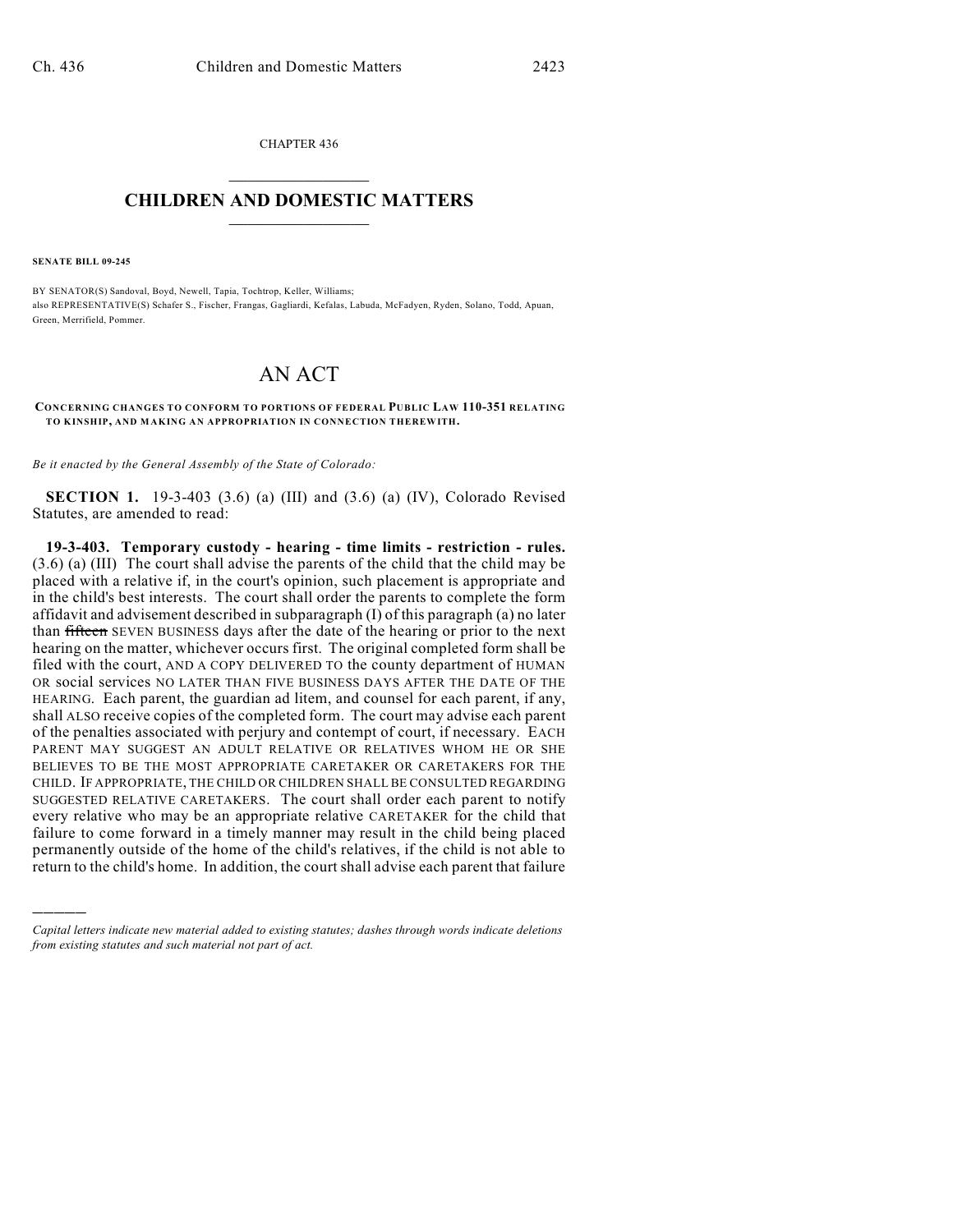to identify these relatives in a timely manner may result in the child being placed permanently outside of the home of the child's relatives.

(IV) The court may SHALL order a county department of HUMAN OR social services to make reasonable and timely efforts EXERCISE DUE DILIGENCE to contact appropriate identified ALL GRANDPARENTS AND OTHER ADULT relatives within ninety days after the hearing THIRTY DAYS FOLLOWING THE REMOVAL OF THE CHILD AND to inform them about placement possibilities for the child, unless the court determines there is good cause not to contact or good cause to delay contacting the child's relatives, INCLUDING BUT NOT LIMITED TO FAMILY OR DOMESTIC VIOLENCE. A COUNTY DEPARTMENT OF HUMAN OR SOCIAL SERVICES SHALL PROVIDE NOTICE TO THE RELATIVES THAT THE CHILD HAS BEEN REMOVED FROM HIS OR HER HOME; OPTIONS UNDER FEDERAL, STATE, AND LOCAL LAW TO PARTICIPATE IN THE CHILD'S CARE OR PLACEMENT; OPTIONS THAT MAY BE LOST BY FAILING TO RESPOND; AND REQUIREMENTS TO BECOME A FOSTER PARENT, AND SERVICES AND SUPPORTS AVAILABLE TO THE CHILD PLACED IN A FOSTER HOME. The county department OF HUMAN OR SOCIAL SERVICES shall advise each appropriate identified relative that the possibility for placement of the child in his or her home may terminate at a future date; request each such relative who is interested in becoming a placement option for the child to come forward at the earliest possible time to seek placement of the child in his or her home and to cooperate with the county department of HUMAN OR social services to expedite procedures pertaining to the placement of the child in his or her home, if the child cannot be safely returned to the home of the child's parents. THE DEPARTMENT OF HUMAN SERVICES SHALL PROMULGATE RULES FOR THE IMPLEMENTATION OF THIS SUBPARAGRAPH (IV) AND SUBPARAGRAPH (III) OF THIS PARAGRAPH (a).

**SECTION 2.** Article 5 of title 26, Colorado Revised Statutes, is amended BY THE ADDITION OF A NEW SECTION to read:

**26-5-110. Kinship guardianship assistance program - rules.** (1) THERE IS HEREBY ESTABLISHED A KINSHIP GUARDIANSHIP ASSISTANCE PROGRAM IN THE STATE DEPARTMENT, REFERRED TO IN THIS SECTION AS THE "PROGRAM". ASSISTANCE FROM THE PROGRAM SHALL BE MADE AVAILABLE TO GRANDPARENTS AND OTHER PERSONS RELATED TO A CHILD WHO:

(a) ARE COMMITTED TO THE CHILD'S OR CHILDREN'S PERMANENCY;

(b) WERE THE FOSTER PARENT OR PARENTS OF THE CHILD OR CHILDREN AT THE TIME THEY ASSUMED GUARDIANSHIP; AND

(c) HAVE ASSUMED GUARDIANSHIP OF THE CHILD OR CHILDREN.

(2) THE STATE DEPARTMENT MAY PROMULGATE RULES FOR THE IMPLEMENTATION OF THIS SECTION.

(3) NOTWITHSTANDING ANY PROVISION OF THIS SECTION TO THE CONTRARY, THE STATE DEPARTMENT SHALL NOT IMPLEMENT THE KINSHIP GUARDIANSHIP ASSISTANCE PROGRAM UNLESS SECTION 3 OF SENATE BILL 09-245 IS ENACTED IN 2009 AND BECOMES LAW OR UNTIL SUCH TIME AS THE GENERAL ASSEMBLY OTHERWISE APPROPRIATES SUFFICIENT MONEYS FOR THE IMPLEMENTATION OF THE PROGRAM,